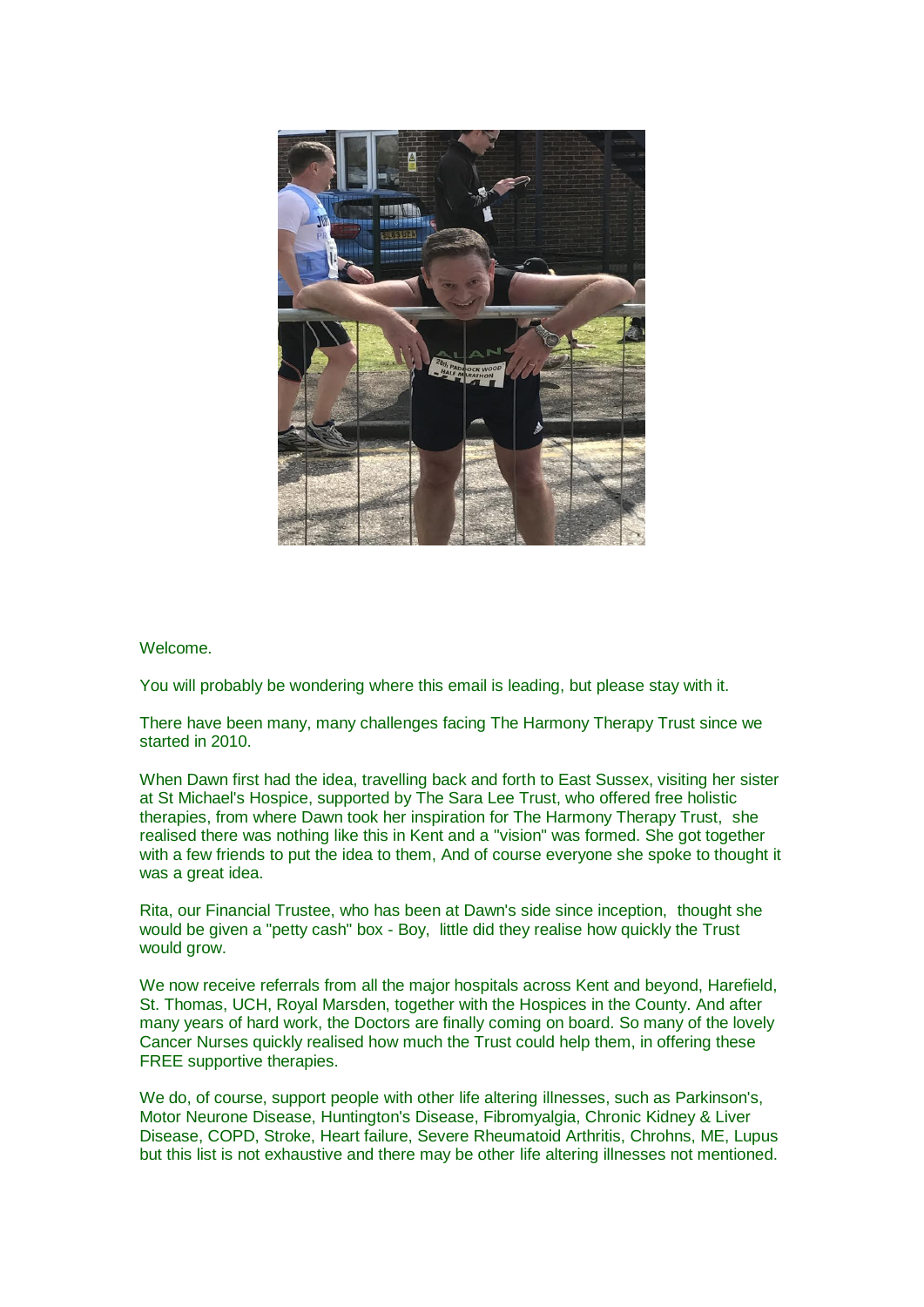We do not make the claim that supportive therapy is intended to replace medical treatment and no claims are made in any way as to outcomes other than a general sense of uplifting of spirits and wellbeing, As many, many testimonials from client-patients and Nurses prove, we have certainly achieved this. We give our client-patients an introduction into how complementary therapies can help them "move on" from Cancer and other life altering illnesses.

Currently, we have treated over 1200 client-patients, but there are so many more people across Kent, who could benefit from the support we can give.

Now, I am finally getting to the point (at long last I hear you say).

Our lovely President and Founder, Dawn Cockburn has finally been recognised for her vision - she has just been awarded "The Unsung hero Award" by the Association of Reflexologists. A great accolade indeed. This can only be great for the Trust and take us to a new level. Congratulations Dawn, you inspire us all.

But I do want to mention all of the "other unsung heroes", the many volunteers, who have been with us, some only for a short time, some still with us. Those who stay up and get up at silly o'clock to make sure the "Hands of Harmony" continually work to ensure we give a professional, caring & supportive service. There have been so many changes since 2010, but these people have seen us through the good and bad times.

Without these volunteers, there would be no Harmony. Also to our amazing therapists, who share our passion and vision, but mostly to our wonderful supporters, who keep us "ticking" over with the many events they have held on behalf of the Trust, and for donations, sometimes "totally out of the blue" which also lifts our spirits.

We, of course, still need donations and funding, as we grow, our "pot" needs to grow.

And what a busy month it has been with lots of people doing various fund-raising events for us.

Our lovely therapist, Di Stone's husband Alan, did The Paddock Wood half marathon, wearing one of our lovely vests, I think the picture shown was taken after Alan completed it - I think the railings maybe "holding him up" What a lovely photo showing how happy Alan was to complete this. £468 was raised. Thank you so much Alan and Di - I am sure Di gave you a much needed massage !

Another of our supporters, and a referrer, Rod Bryant, of Faversham Neighbourhood Care Team, ran the Brighton Marathon,. Rod raised £400, well over his target figure. Thank you Rod for a magnificent achievement.

We have some "four-legged" supporters as well. The great Ray Bates, and his dog Valli, a young German Shepherd, walked 16 miles through the streets of London and raised an amazing £230. Thank you so much to Valli and Ray.

Another great donation we have received was from Minster-In-Sea Rotary Club. Dawn and Rita attended a presentation and collected a cheque for £400. The "lippy" came out for this one.<sup>1</sup>

The amazing Wirebelt Company, in Sittingbourne have supported the Trust for the past two years, and we recently received a final cheque for a staggering £1594.19. Thank you so much. - we have been totally blown away by how much the Company has raised over the past two years.

Another donation, which totally came out of the blue (we like those sort of surprises!)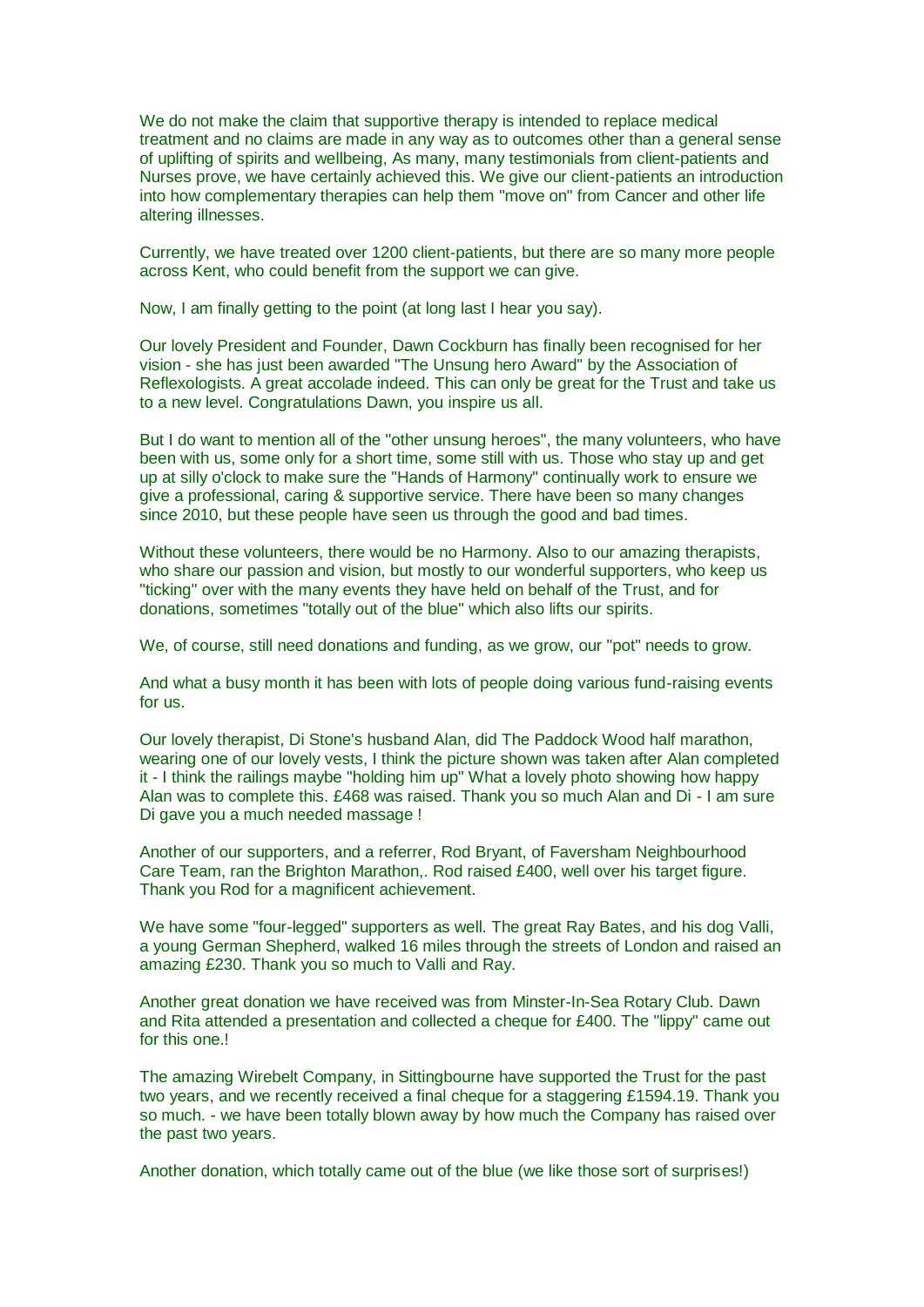from Sheppey FM, Mick Kenten, Dave & Cathy Peters and friends raised £150. Again, thank you so much for your support.

Keely Sookermany, our lovely therapist from Wainscott and friends, Heidi, Teresa, Lisa & Camile (apologies if I have missed anyone out - these were the only names I was given) did a 10 km walk, up and down valleys & woodland at Six Acres Cuxton & North Downs Wood and raised over £500. Thank you so much ladies.

My apologies I am not able to show all photos of the various fund raising events (I am still trying to get to grips with Mailchimp) but will try and post some on following newsletters, but if you go to our Facebook page you will see lots of pictures of the various events held.

Our lovely Helen Comber, who did the Abseil recently raised in excess of £500. Thank you so much Helen.

Another surprise donation - this time from Orbit South Housing Association, Maidstone. Staff put forward their chosen charity and held a colour themed dress down day. This time we were chosen and received a cheque for £59.91. Many thanks to the staff at Orbit.

We had a good response from our online "Easter Egg" auction, a total of £611 was raised. Many thanks to Costcutter, Minster Road, Morrisons, Co-op, Minster & Sheerness, Tesco, Sheerness and Iceland, High St, Sheerness who very kindly donated the Easter Eggs. Also thank you to The Harps Inn, Minster, who very kindly helped draw the winning numbers. You have "helped" six more people into "wellness and wellbeing"

A great fundraising month - And a huge thank you, from the Trustees of The Harmony Therapy Trust to everyone who did such a magnificent job in raising so much money.

A few reminders:-

If you haven't booked your place for our Quiz night, which is being held at a lovely location, The Wheatsheaf, at Eastchurch on 29th April, please go to our facebook page where you can book. A fun night on the cards.

Our therapist, Isabella Cooke is doing a "Charity Reflexology Taster Day, on 7th May - A free reflexology appointment worth £30 or a Gift Voucher is the prize up for grabs. Another of our therapist's Val Georgiou, is organising a raffle for a free reflexology session at the end of May.

Janet Leaton, from Sevenoaks has been doing the "rounds" of Waitrose and Asda in her area, to be nominated for their community funding.

Maybe, you could approach your local supermarkets ?

Please do let me know if you are able to attend our AGM, on Saturday 27th May - There will be cakes !!!!

And finally ..........

*One day an old man was walking along the beach just before dawn In the distance he saw a young man picking up starfish and throwing them back into the sea*

*As the old man approached, he asked "Why do you spend so much energy with what appears to be a waste of time"?*

*The young man explained " The starfish would die if left in the morning sun"*